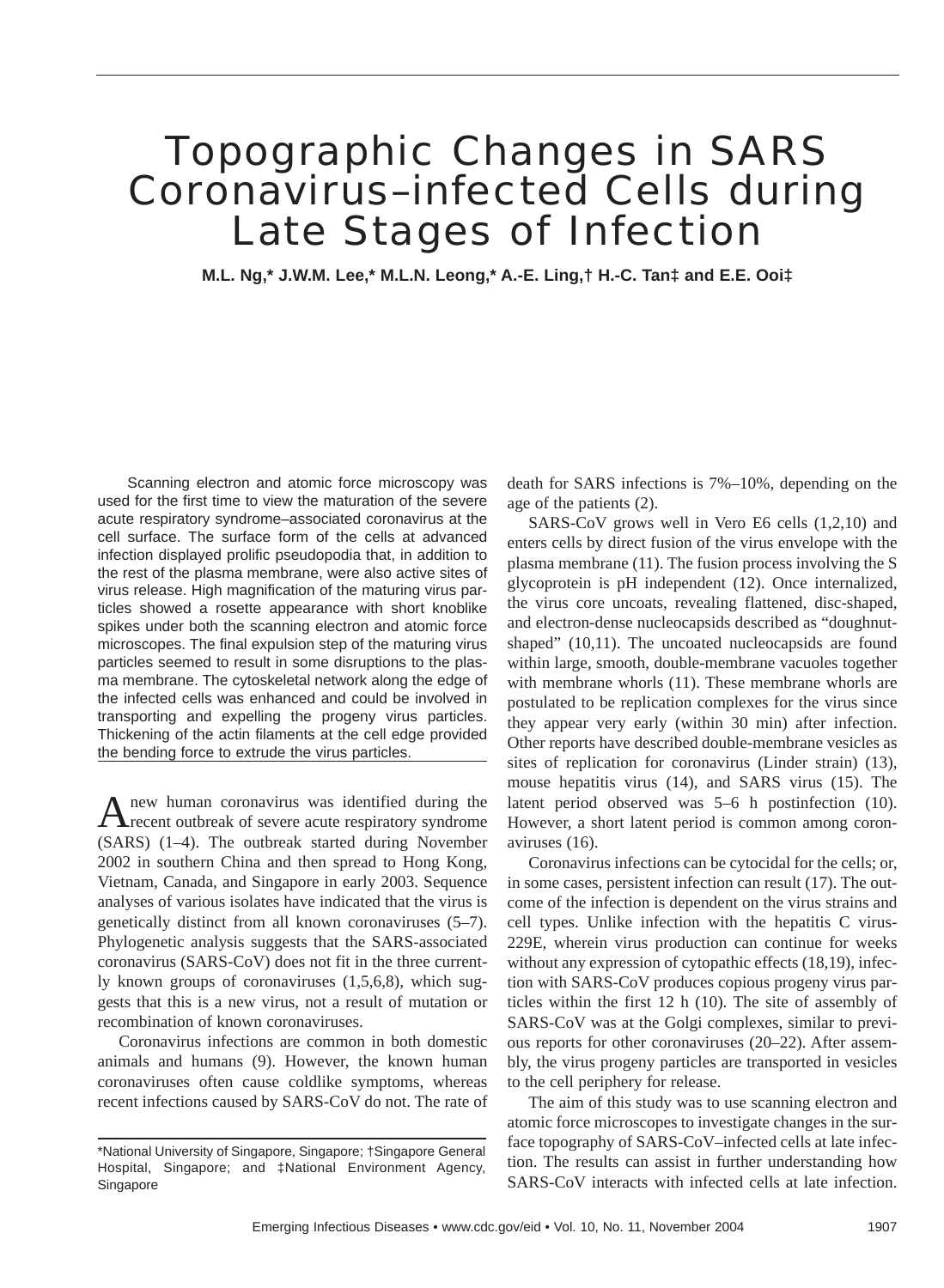Thus far, replication studies on SARS-CoV were performed with transmission electron microscopy, which showed detailed intracellular changes during replication in two dimensions. Both scanning electron and atomic force microscopy can provide holistic and three-dimensional views as infection progresses.

## **Materials and Methods**

## **Cells and Virus**

SARS-CoV (2003VA2774) used for this study was isolated from a SARS patient in Singapore by the Department of Pathology, Singapore General Hospital. The virus was grown in Vero E6 cells (ATCC: C1008) in the Environmental Health Institute, National Environmental Agency, Singapore. Infection of the cells grown on coverslips and subsequent fixation (5% glutaraldehyde) of the infected cells at appropriate times were performed at that institute. The microscopy work on the fixed infected cells was performed at the Electron Microscopy Unit, National University of Singapore.

### **Scanning Electron Microscopy**

Vero cells were grown to 70% confluency on sterile glass coverslips in 24-well tissue culture plates before infection with  $100 \mu L$  of SARS-CoV for 1 h (multiplicity of infection  $= 10$ ). Maintenance media supplemented with 2% fetal calf serum was added to the wells, and the infected cells were incubated in 37°C incubator with 5% carbon dioxide.

At an appropriate time after infection, the infected cells on the coverslips were fixed with 5% glutaraldehyde overnight. The coverslips were washed with phosphatebuffered saline before being postfixated in 1% osmium tetroxide for 1 h. The coverslips were then washed with distilled water and dehydrated through a series of increasing concentration (25%–100%) of ethanol. Cells on the coverslips were further subjected to critical point drying for 1.5 h and left in a 37°C oven overnight. Subsequently, the cells on the coverslips were sputter coated with gold (thickness of 10 nm) and viewed under the XL30 Field Emission Gun scanning electron microscope (FEI Company, Enidhoven, the Netherlands) at 10 kV.

## **Atomic Force Microscopy**

Infected cells were processed similarly. Normally, samples for the atomic force microscopy should be subjected to minimal processing so that the samples are close to their natural condition. However, in view of the pathogenicity of SARS-CoV, only fixed and gold-coated samples were used for this study. The NanoScope IV MultiMode atomic force microscope was used (Veeco Instruments, Woodbury, NY). Force modulation etched silicon probes

were used for imaging (dry TappingMode [Veeco]) infected cells. Hard tapping using appropriate amplitude setpoints was performed with some samples to show subsurface structures.

#### **Negative Staining**

Purified virus fixed in 2.5% glutaraldehyde was put onto a formvar carbon-coated grid and allowed to adsorb for a few minutes before being stained with 1% phosphotungstenic acid for 1 min. The excess fluid was blotted and the grid left to dry before viewing under CM120 BioTwin TEM (FEI Company, Enidhoven, the Netherlands).

#### **Results**

Both scanning electron and atomic force microscopy showed that the uninfected Vero cells were flat and without prominent form and surface (Figure 1). Pseudopodia, where present, were not extensive (Figure 1A and 1B).

In the transmission electron microscopy studies (10,11,15), SARS-CoV replicated very rapidly and produced large amounts of virus after 6 h of infection. The scanning electron microscopy confirmed that, for some infected cells (15 h postinfection), a large quantity of extracellular virus was present (Figure 2A, arrowheads) on the whole cell surface. However, very few virus particles were on the neighboring cell (top right), indicating a nonsynchronous infection. The scanning electron microscopy images showed a holistic view of SARS-CoV–infected cells compared to ultrathin sections in transmission electron microscopy. Another virus-induced change clearly demonstrated by using the scanning electron microscope was the proliferation of pseudopodia on the infected cells and in particular, at the edge of these cells (Figure 2A, arrows compared to Figure 1).

At higher magnification, progeny virus particles protruded at the cell periphery (Figure 2B, arrow). In the inset (boxed area), a virus particle was seen in the process of extrusion (arrow) after the fusion of the transport vesicle and the plasma membrane. The knoblike spikes surrounding the coronavirus were clearly visible. SARS-CoV spikes appeared short and stubby (16–17 nm) when compared to those of other coronaviruses (20 nm). This feature gave the virus a rosettelike appearance when viewed under the scanning electron microscope (arrowheads indicate extruded virus particles). The average size of the extracellular virus particles was 100–130 nm. The gold sputter coating can also increase in the diameters of the virus particles.

From 15 to 24 h after infection, the virus was exported prolifically at the pseudopodia and cell surfaces (Figure 3A–C, arrows). The surface imaging clearly showed the profuse presence of extracellular virus (arrows). High magnification scanning electron microscopy images of the SARS-CoV form and structure (Figure 3C, arrows)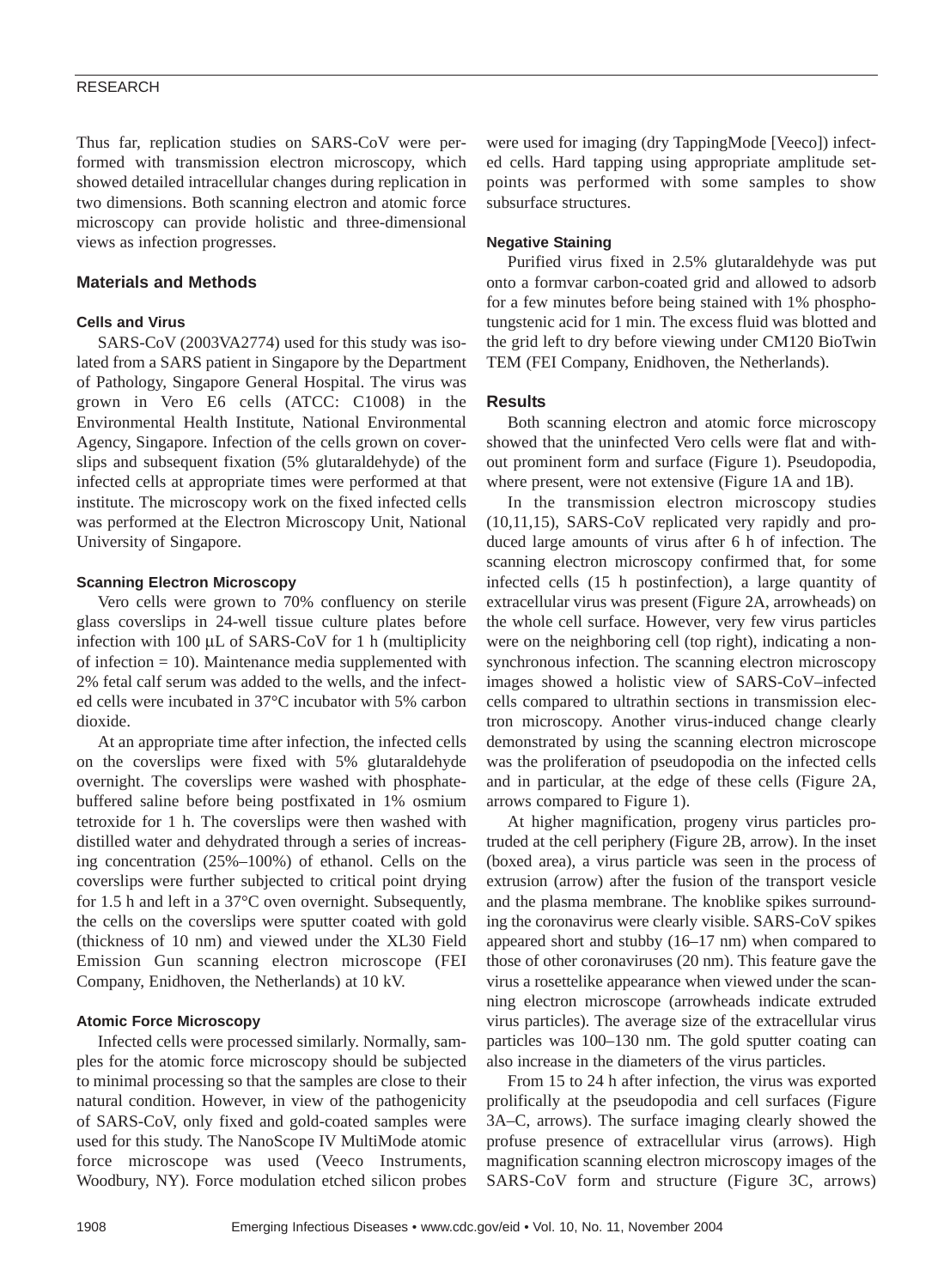



Figure 1. Scanning electron (A) and atomic force (B) microscopy images of uninfected Vero cells. A) Under the scanning electron microscope, uninfected cells look relatively flat with minimal surface morphology. No pronounced pseudopodia are visible on the cell edge or surfaces. B) Atomic force microscopy confirms the form and structure seen in panel A. Cell surface is uniformly flat.

appeared to correlate well with those images that used negative staining and TEM (Figure 3C, inset). The knoblike spikes were short and stubby in the negative staining image as well. Online Figure 3D (available at http://www.cdc.gov/ncidod/EID/vol10no11/04-0195- G3.htm) shows virus particles were also exported out from the surface of the pseudopodia (arrows).

A virus particle in the process of extrusion at the cell plasma membrane was captured with the atomic force microscope at 15 hours after infection. Although the proposed mechanism for export of the virus to the extracellular space is through fusion of the transport vesicle membrane at the cell surface, this process seemed to result in localized breaching at the plasma membrane, where the

virus extrusion occurred (Figure 4A, thin arrows). Although fixed and gold-coated samples were used in this study, the atomic force microscope delivered high-resolution images. Unfortunately, the knoblike spikes for this virus were not well illustrated in Figure 4A. A threedimensional reconstruction (Figure 4B) shows that the virus particle was extruding from a much-thickened cell periphery (arrow). The knoblike structures on the virus surface were further confirmed by atomic force microscopy (online Figure 4C, available at http://www. cdc.gov/ncidod/EID/vol10no11/04-0195-G4.htm).

The thickened edges of the infected cells were ruffled and appeared to comprise layers of folded membranes (Figure 5A and 5B and online Figure 5C, available at



Figure 2. Scanning electron microscopy of Vero E6 cells infected with severe acute respiratory syndrome–associated coronavirus at 15 h after infection. A) One pronounced surface morphologic change is the proliferation of psuedopodia at the cell periphery (arrows). Some pseudopodia are also developing on the cell surface. Some cells appear to have large amount of extracellular virus on the cell surface (arrowhead), whereas neighboring cells seem deprived of any extracelluar virus particles. B) Virus particles are protruding from the edge of cells (arrows). Inset shows the boxed area at higher magnification. Virus particles appear knobby and rosettelike.

Emerging Infectious Diseases • www.cdc.gov/eid • Vol. 10, No. 11, November 2004 1909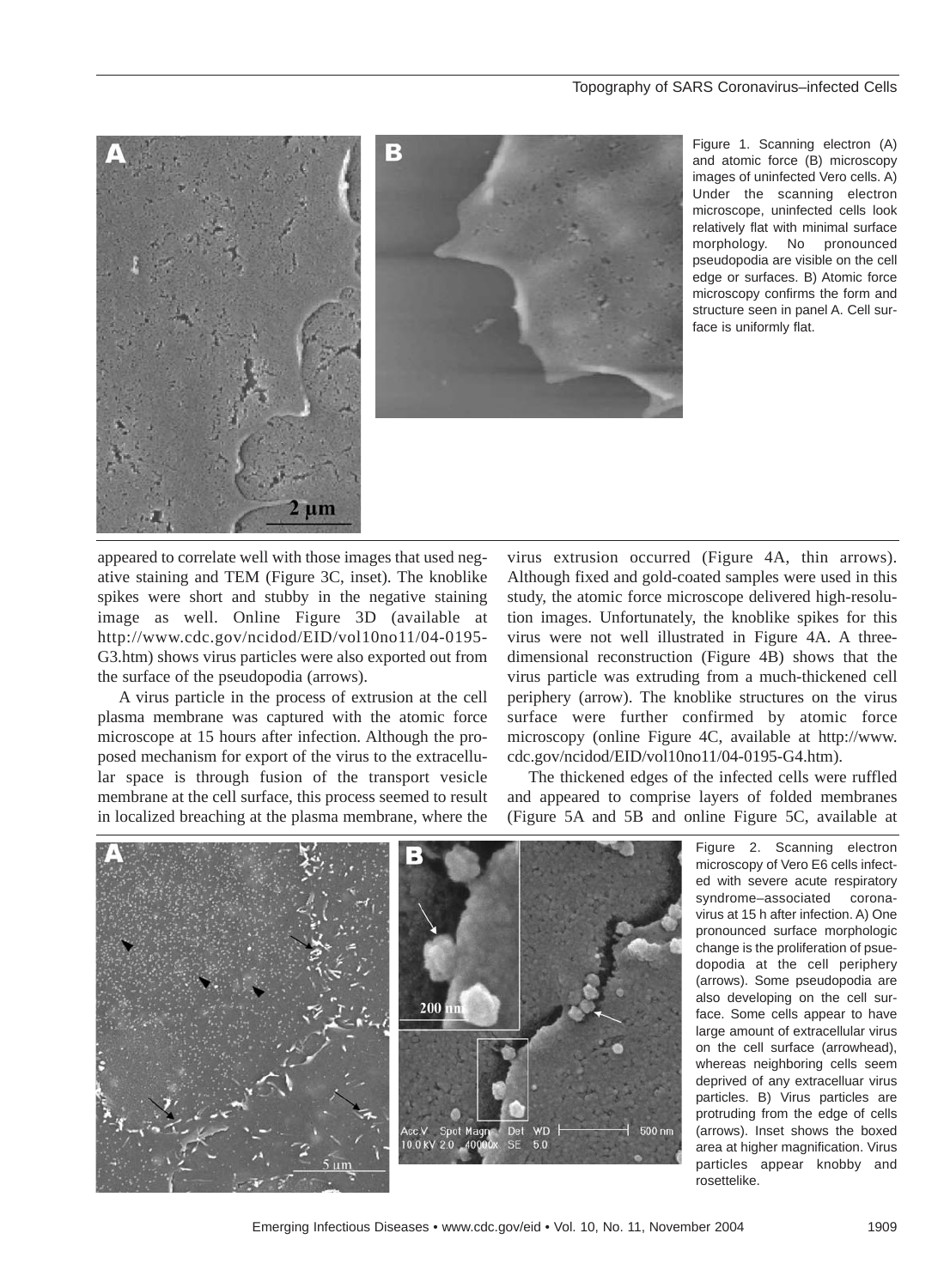

Figure 3. Scanning electron microscopy of Vero E6 cells infected with severe acute respiratory syndrome–associated coronavirus at 24 h after infection. A) Cell surface is covered with extracellular progeny virus particles, and progeny virus are being extruded from or attached to numerous pseudopodia on infected cell surface (arrows). B) A higher magnification micrograph of the virusclustered pseudopodia (arrows). C) Rosettelike appearance of the matured virus particles (arrows). The scanning electron microscopy image complements the form and structure of the virus seen with negative staining (inset) under transmission electron microscopy. D) Arrows indicate virus particles being exported from the surfaces of the filopodia.

http://www.cdc.gov/ncidod/EID/vol10no11/04-0195- G5.htm). The layered/folded effects at the edge of cells were pronounced in the height image under the atomic force microscopy and scanning electron micrographs. The arrowheads show the virus particles.

Virus particles (arrowheads) could still be exported out of the puffy edge (Figure 6A, arrows). A three-dimensional reconstruction (Figure 6B) of the height image in Figure 6A shows puffy fronts of the cell edge (arrows) with many virus particles just underneath the surface awaiting extrusion. The large number of progeny virus particles at the cell edge may have resulted in this thickened appearance. Virus particles (arrowheads) were present on other parts of the cell surface as well. Thick white arrow shows a clump of virus particles just underneath the plasma membrane.

Closer examination of the virus-induced changes at the subcellular surfaces of the infected cells, by using the hard tapping mode under the atomic force microscope, showed the involvement of the cell cytoskeleton at late infection. In Figure 7A, gross thickening of the cell skeletal filaments was seen in the cytoplasm (arrowhead) and pseudopodia (arrows). At higher resolution, thickening of the filaments at the edge of cells was obvious (Figure 7B, arrows). These filaments, which ran parallel to the cell edge, could be the enhanced actin filaments, and together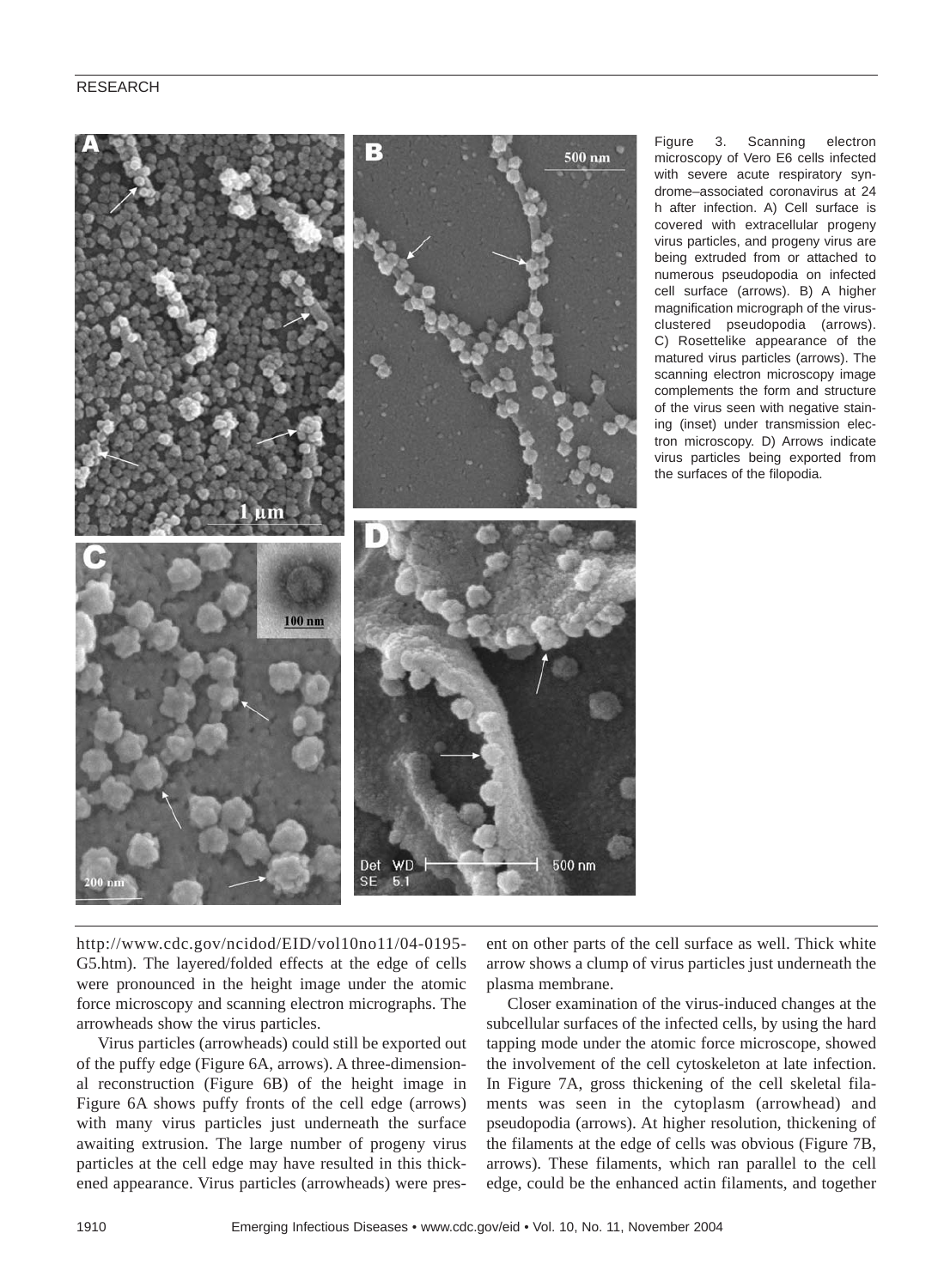#### Topography of SARS Coronavirus–infected Cells



with the accumulated progeny virus particles, could have caused the bulky, puffy-cell periphery.

# **Discussion**

By using transmission electron microscopy, recent studies (10,11) showed the entry events and prolific growth of SARS-CoV in Vero E6 cells. SARS-CoV enters the cell by direct fusion and has a latent period of only 6 h. High numbers of progeny virus particles assemble in the swollen Golgi sacs before export to the external surface.

Transmission electron microscopy of ultrathin sections gave good intracellular information but was not able to give a gross morphologic landscape of the infected cells. Surface topographic changes induced by SARS-CoV at maturation and late stages of infections were the focus of this study. The virus-induced modifications at the cell surface or subcellular surface could relate to the eventual destruction of the infected cells as well as shed light on the extrusion mechanism of the progeny virus particles from the cell surface.

Scanning electron microscopy, an established technique, gives a three-dimensional overview of the virus and the infected cell surfaces. Another high-resolution device used in this study is the atomic force microscope. It is also gaining popularity in areas of life science research (23–29). Most of these studies were on purified macromolecules. However, the atomic force microscope has also become a virologic standard in recent years (30–33). A recent study on HIV and HIV-infected lymphocytes (34) demonstrated the strength of this technique for virology.

The application of these two selected techniques to study the late SARS virus–induced changes in Vero cells was rewarding. The SARS-CoV knobby/rosettelike structures were seen in a three-dimensional form under the scanning electron and atomic microscopy (Figures 2B, 4C-online). The spikes seemed shorter (16–17 nm) than those of other coronaviruses. At this stage, it is speculative if this could be due to the lack of the hemagglutininesterase protein (8,35) in the spike glycoprotein of this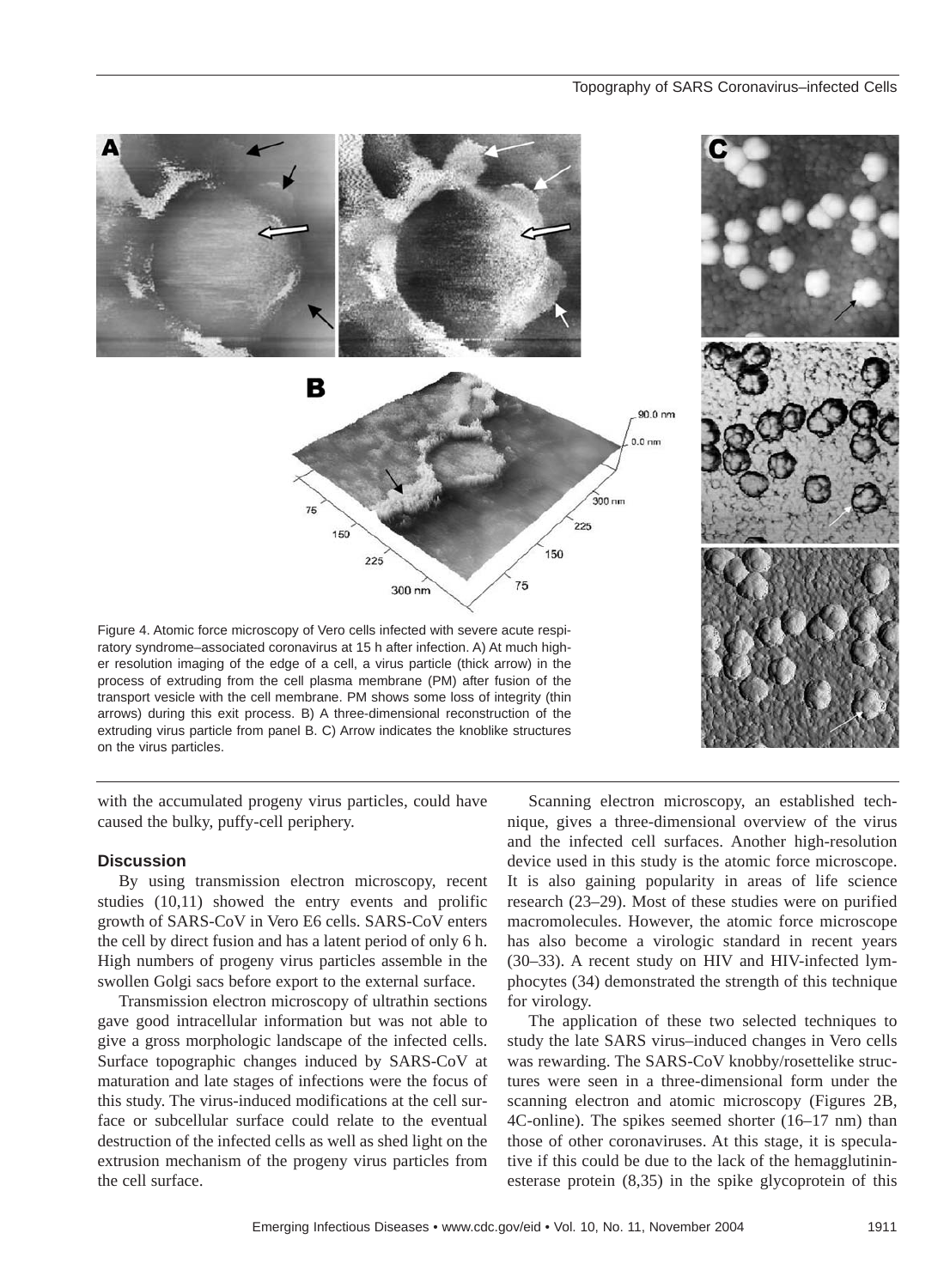

virus. Further structural and functional studies should be performed to investigate this aspect and its relation to virus virulence.

The scanning electron microscopy studies showed prolific SARS-CoV on infected cell surface 15 hours after infection. Unlike ultrathin sectioning in transmission electron microscopy, the scanning techniques allow cell and virus surfaces to be viewed without invasive manipulation. In addition to the large amount of extracellular virus particles on most cells, proliferation of the pseudopodia in the infected cells was pronounced (Figure 2A compared to Figure 1). These pseudopodia increase the surface area of the cells as active maturation sites of virus (Figures 3A and 3B).

Although the scanning electron microscope was able to show virus particles in the process of extruding (Figure 2B, Figure 3A and B) from the cells, the image derived with the atomic force microscope was superior in resolution. A virus particle was seen pushing out of the cell plasma membrane (Figure 4A), which resulted in localized loss of membrane integrity at the site. Since prolific extrusion of the progeny virus particles occurred at this late stage of infection, the frequent loss of plasma membrane integrity could compromise the physiologic status of the infected cells and lead to cell death.

Fifteen hours after infection, ruffled, puffy peripheries were visible in infected cells (Figures 4B, 5, and 6) and not seen in uninfected cells (Figure 1). This feature was not obvious under the transmission electron microscopy (11). Subcellular imaging of the thickened edge of the cells showed numerous progeny virus particles awaiting extrusion (Figure 6B, arrows). The actin filaments that were parallel to the cell edge appeared to have thickened (Figures 7A and B compared to Figures 1A and lB). The enhanced presence of the actin filaments could assist in providing the bending force to expel the progeny virus particles to the exterior. Bohn and colleagues (36) suggested that the forces resulting from the vectorial growth of the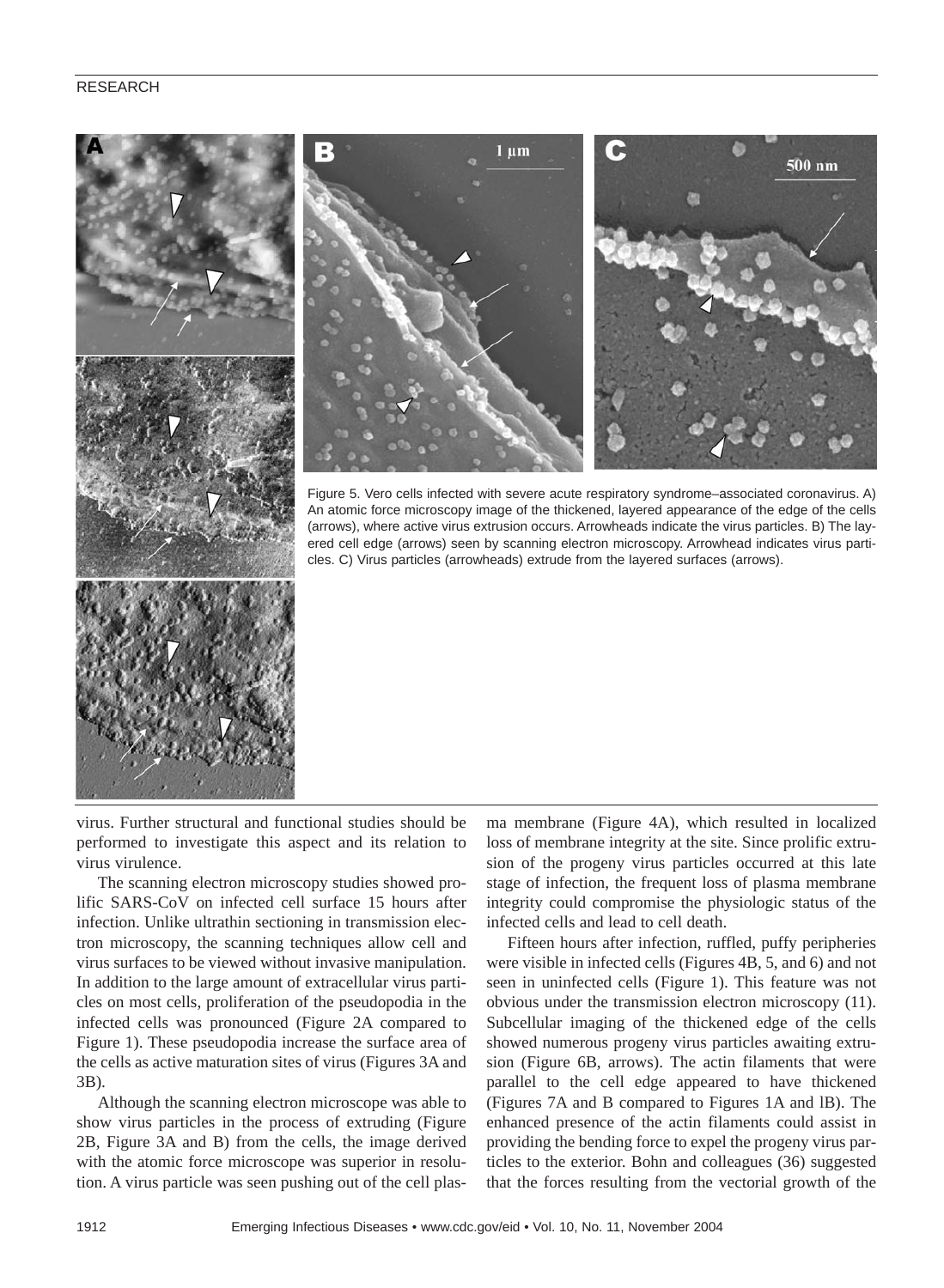